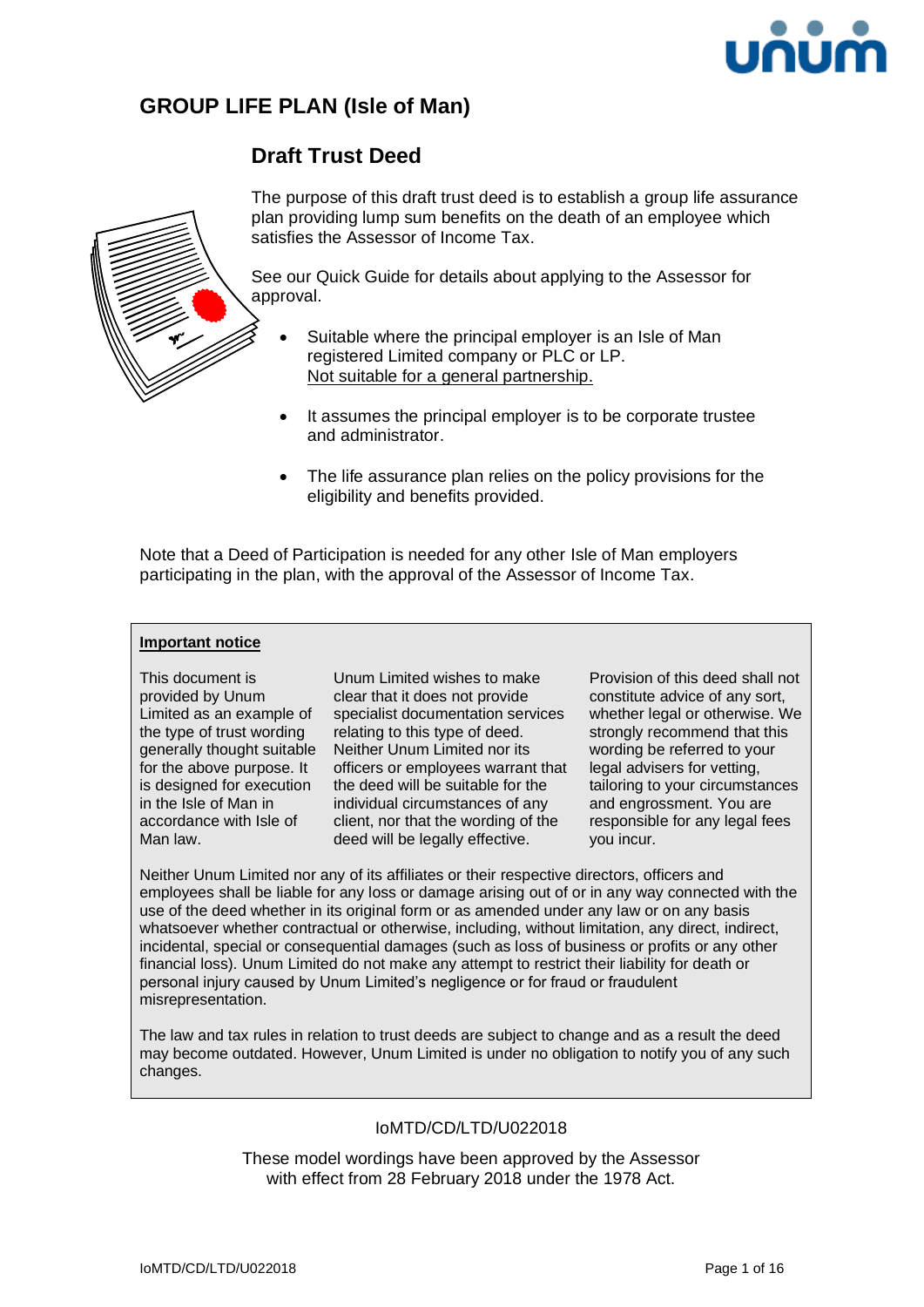# **SAMPLE letter to Assessor of Income Tax (from trustees/company)**

Engage as soon as possible - it must be before the plan start date if you are using your own trust wordings or using an amended version of the Unum trust, agreed as appropriate with the Assessor of Income Tax.

Mr N Brown Pensions Officer Income Tax Division, Treasury Isle of Man Government Government Office Douglas, Isle of Man IM1 3TX

Or email to: [nigel.brown@itd.treasury.gov.im](mailto:nigel.brown@itd.treasury.gov.im)

The ………………………………Group Life Plan

We present details of this group life scheme to gain approval under the Income Tax (Retirement Benefit Schemes) Act 1978 (of Tynwald).

- The scheme commencing date is ……………………………… *(date)*
- The nominated Isle of Man Administrator of the scheme is ........................ and their address is ………………………. The Administrator's position within the business/company is ............ The contact details for the Administrator are ........................../..................
- The sole purpose of the scheme is to provide a lump sum on the death of an employee or director
- As a wholly insured death benefit only scheme the scheme is excluded from the need to register with the Financial Services Authority to be treated as an authorised retirement benefits scheme (under the Retirement Benefits Schemes Act 2000)
- The initial policy for the scheme is insured with Unum Limited
- A copy of the insurance policy is provided as part of this review (If the terms of the insurance policy are amended, these will be presented to the Assessor for review and appraisal.)
- Copy attached of the scheme's discretionary trust scheme assets are limited to insurance policies This is the agreed *Trust Unum 022018* un-amended This is the agreed *Trust Unum 022018* – amended in ………………………………
- Deed of Participation is attached for *XYZ Company Limited* which is a participating employer based in the Isle of Man We wish to confirm your approval to their participation. The relationship with the principal employer is ………………………
- We also want agreement to include some employees who are on Secondment in the Isle of Man – cover for up to 3 years (or as agreed by the Assessor) The details of the employees, the seconding employer and the relationship and their date of starting secondment are .....................
- We also want agreement to include some employees who are on Overseas Secondment The details of the employees, the seconding employer and the relationship are ………………
- We also want agreement to include some employees who have ceased to be resident for tax in the Isle of Man The details of the employees, their roles, their country of residence and their date of cessation of Isle of Man residence are ……………………………....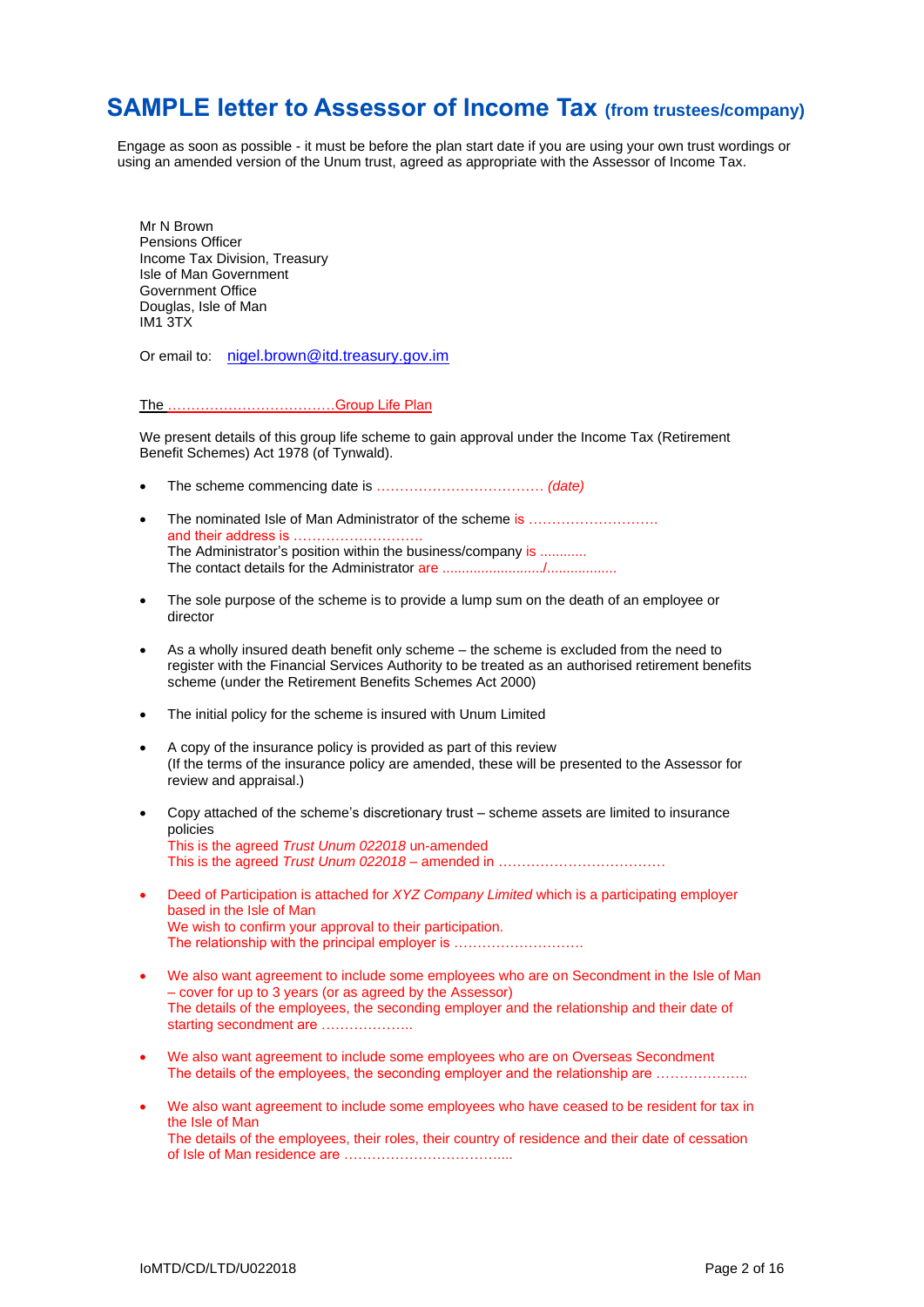# **Deed of Declaration of Trust**

**THIS TRUST DEED** is made on the day set out below (the **execution date**) by the **principal employer**. Execution of this deed confirms the establishment of a group life assurance plan under discretionary trust.

| Plan                                                                                      | The $\ldots$<br>Group Life Plan |
|-------------------------------------------------------------------------------------------|---------------------------------|
| <b>Commencing Date</b>                                                                    |                                 |
| <b>Principal employer</b><br>(and administrator)                                          |                                 |
| <b>Company Registration</b><br>Number of the Principal<br>employer<br>(and administrator) |                                 |
| <b>Registered Address</b><br>of the Principal employer<br>(and administrator)             |                                 |

## **IN WITNESS** whereof this Deed has been duly executed.

| <b>Execution Date</b>                          |  |  |
|------------------------------------------------|--|--|
| This execution applies to the entire document. |  |  |

| Signed as a deed on behalf of the <b>principal employer</b> and <b>administrator</b> by the following<br>authorised signatories |                                                                             |  |
|---------------------------------------------------------------------------------------------------------------------------------|-----------------------------------------------------------------------------|--|
| Signature of Director/<br><b>Authorised Signatory</b>                                                                           | Signature of Director/<br>Company Secretary/<br><b>Authorised Signatory</b> |  |
| Full name in block capitals                                                                                                     | Full name in block capitals                                                 |  |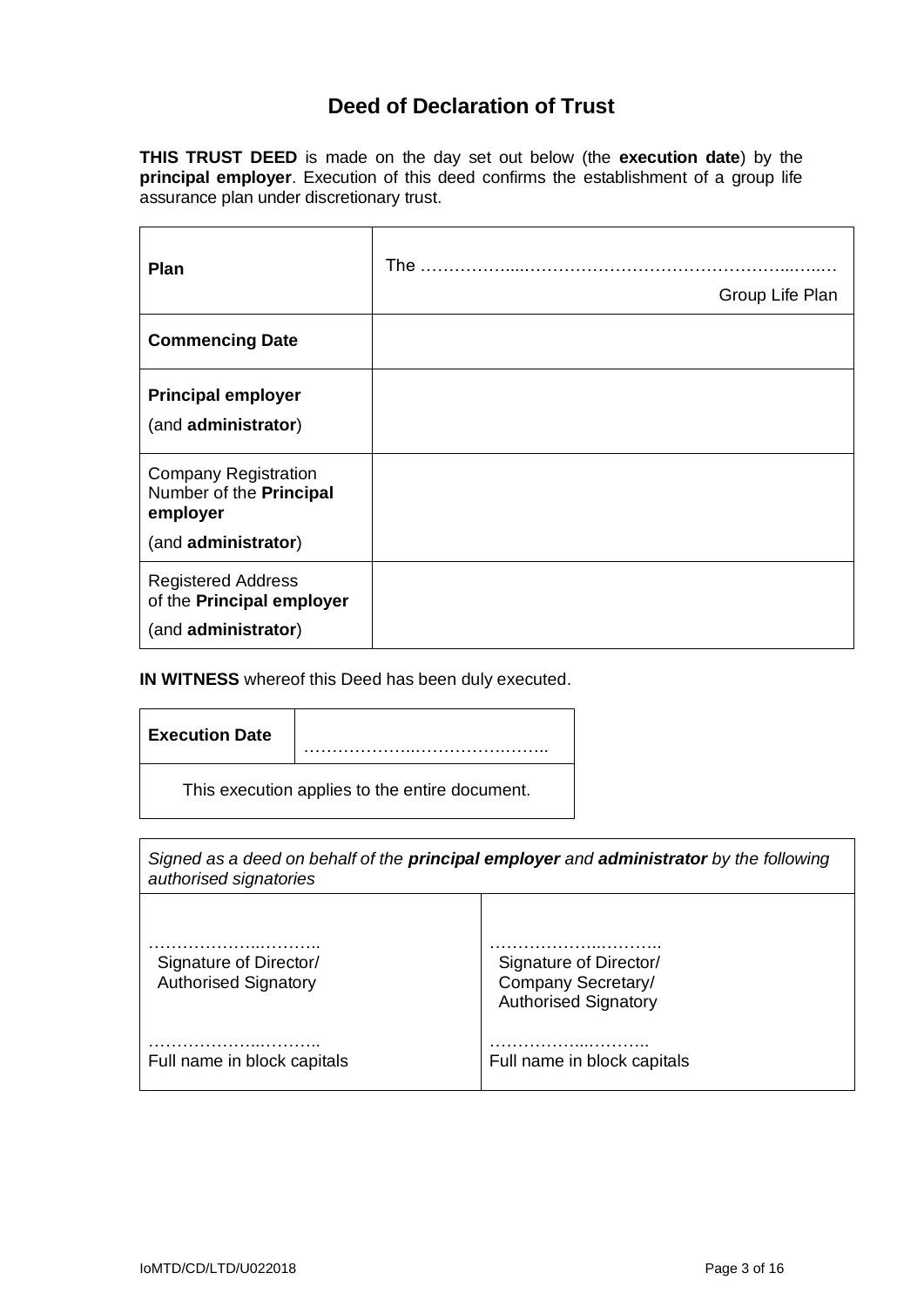| <b>Contents</b> |                                                |  |
|-----------------|------------------------------------------------|--|
| <b>Clause</b>   | <b>Heading</b>                                 |  |
| 1.              | <b>General Interpretation and Definitions</b>  |  |
| 2.              | <b>Trustee</b>                                 |  |
| 3.              | <b>Administrator</b>                           |  |
| 4.              | <b>Contributions, Plan Assets and Expenses</b> |  |
| 5.              | <b>Membership</b>                              |  |
| 6.              | <b>Benefits</b>                                |  |
| 7.              | <b>Lump Sum Benefit Trust</b>                  |  |
| 8.              | <b>Participation of Employers</b>              |  |
| 9.              | <b>Substitution of Principal Employer</b>      |  |
| 10.             | <b>Amendment</b>                               |  |
| 11.             | <b>Termination</b>                             |  |
| 12.             | <b>Assessor Limits and Requirements</b>        |  |
|                 |                                                |  |

# **BACKGROUND:**

- (A) The **principal employer** has decided to establish the **plan** to provide lump sums on death for such **employees** [and directors] of the **principal employer** or of any **participating employers** as are admitted to membership.
- (B) The **principal employer** shall be the first **trustee** of the **plan**.
- (C) The **principal employer** shall be the first **administrator** of the **plan**.
- (D) The **benefits** under the **plan** shall be secured by a **policy** or **policies**. The terms in the **policies** will override any contrary provisions in this deed.
- (E) The **plan** is designed for **approval** in the Isle of Man and will be maintained so that **approval** is not prejudiced.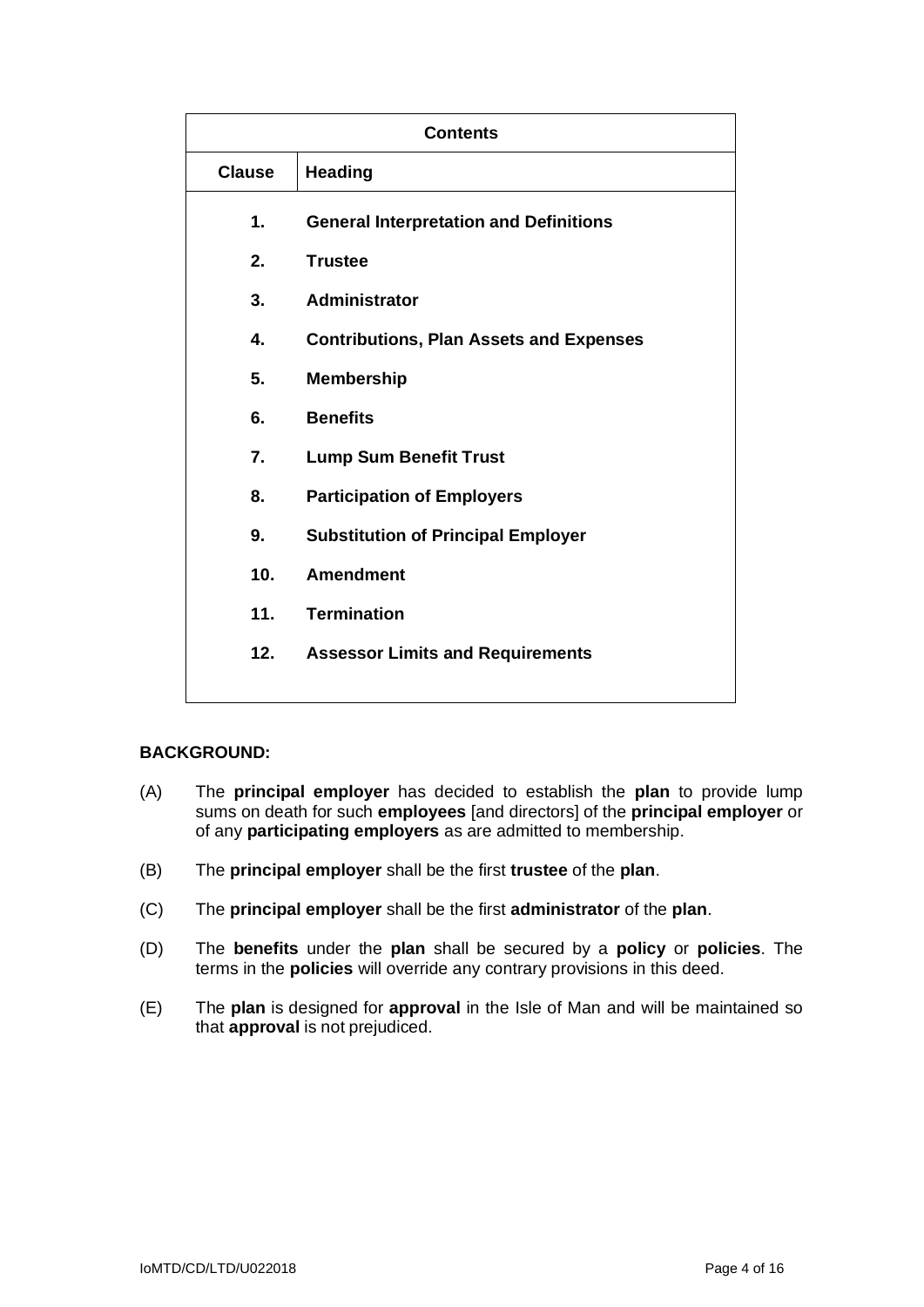### **NOW THIS DEED PROVIDES** as follows:

### **1. GENERAL INTERPRETATION AND DEFINITIONS**

### **1.1 Interpretation**

- 1.1.1 In this deed where the context so allows, words in the singular shall include the plural and vice versa, and any term of a masculine gender may be read to include the feminine gender.
- 1.1.2 References in this deed to any statute or regulation made under it shall include a reference to any statutory amendment or re-enactment or as changed by law. Any reference to United Kingdom legislation means that legislation only to the extent it has been applied in the Isle of Man.
- 1.1.3 The Contracts (Rights of Third Parties) Act 2001 (of Tynwald) does not apply to this deed.
- 1.1.4 The **plan** and the trusts established by this deed shall in all respects be governed by and interpreted according to the laws of the Isle of Man and the parties hereto submit to the exclusive jurisdiction of the Isle of Man Court.
- 1.1.5 The **principal employer** shall have full power to determine conclusively all questions and matters of doubt arising under or in connection with the plan and whether relating to the construction of this deed or otherwise and any such determination shall bind all interested parties.

### **1.2 Definitions**

In this deed and any subsequent amendment the following expressions shall have the meaning given to them below:

**1978 Act** shall mean the Income Tax (Retirement Benefit Schemes) Act 1978 (of Tynwald).

**administrator** means the person or persons, resident in the Isle of Man resident, having the management of the **plan** for the time being.

**approval** means approval of the **plan** by the **Assessor** under the **1978 Act**.

**Assessor** means the Assessor of Income Tax in the Isle of Man.

**beneficiary** means such persons named below as are living at the date of the death of the **member**:

- (a) the **spouse** or **civil partner** of the **member**;
- (b) the children and remoter descendants of the **member**;
- (c) any other children and remoter descendants of the parents of the **member**, and of the parents of the **spouse** or **civil partner** of the **member**;
- (d) any **spouse**, **civil partner**, widow or widower of any of the persons described in paragraphs (b) and (c) above;
- (e) the parents of the **member**, the parents of the **spouse** or **civil partner** of the **member**;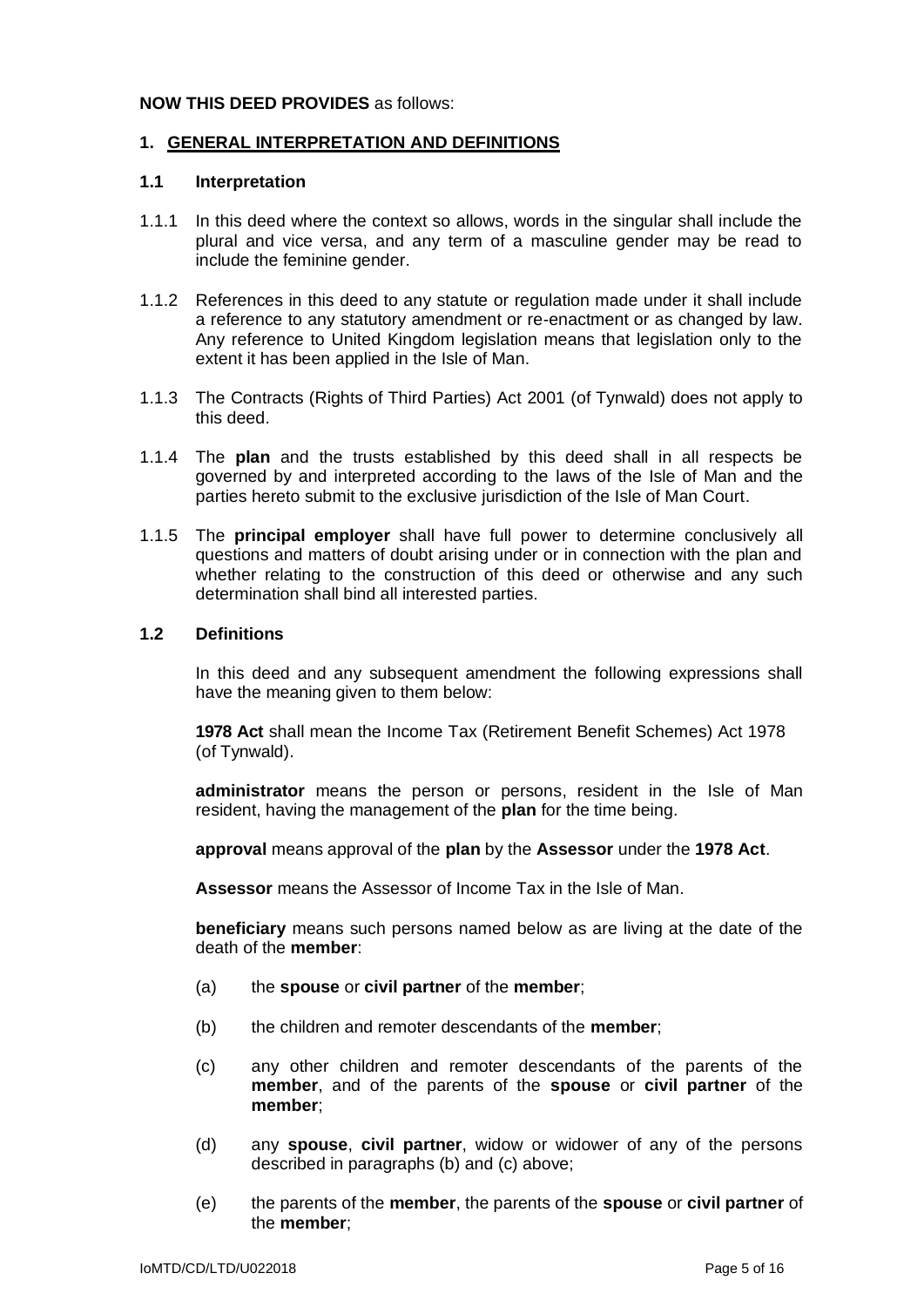- (f) any person to whose advancement, maintenance, education or support the **member** shall, in the opinion of the **trustee**, have contributed;
- (g) any person or charity (including an unincorporated body or association) notified by the **member** to the **trustee** as a person or body who the **member** wishes to be considered as a recipient of **lump sum benefit** in the event of their death;
- (h) any person or charity (including an unincorporated body or association) who or which are entitled to an interest in the **member's** estate in accordance with their will:
- (i) the trustees of a trust independent of the **plan** for the benefit of one or more of the above **beneficiaries**;
- (j) any legal personal representative(s) of the **member** whether such **member** dies testate or intestate;

the relationships described above shall include adoptive and step-relationships and relationships of the half-blood, and any former spouse or former **civil partner** of the **member** and children conceived but yet to be born at the **member's** death.

**benefit** means the lump sum amount payable on the death of a **member**. The **policy** specifies the amount of **benefit** in respect of each **member**.

**civil partner** means a person in a registered civil partnership under the Civil Partnership Act 2011 (of Tynwald) or the Civil Partnership Act 2004 (of the UK Parliament), or treated as being in a registered civil partnership under either Act.

**commencing date** means the date the **plan** is to commence and operate from as shown on the first page of this **trust deed**.

**employee** means an individual (including a working director) who is in the **service** of a **participating employer**.

**execution date** means the date on which this **trust deed** was executed on behalf of the **principal employer**.

**insurance company** means an **insurer** approved by the **Assessor** for the purposes of the **1978 Act** and whose provision of insurance in respect of the **plan** will not prejudice **approval**.

**insurer** means the **insurance company** providing the **policy** by which a **member's benefits** are secured.

**member** means an **employee** in respect of whom **benefit** is payable under a **policy**.

**participating employer** means the **principal employer** and any other Isle of Man company, firm or person accepted by the **principal employer** to participate in the **plan** under clause 8, with the approval of the **Assessor**. In respect of any **member** 'the **participating employer**' means that one or more of the **participating employers** by which they are for the time being employed.

**plan** means the group life assurance plan established by this discretionary trust as may be amended.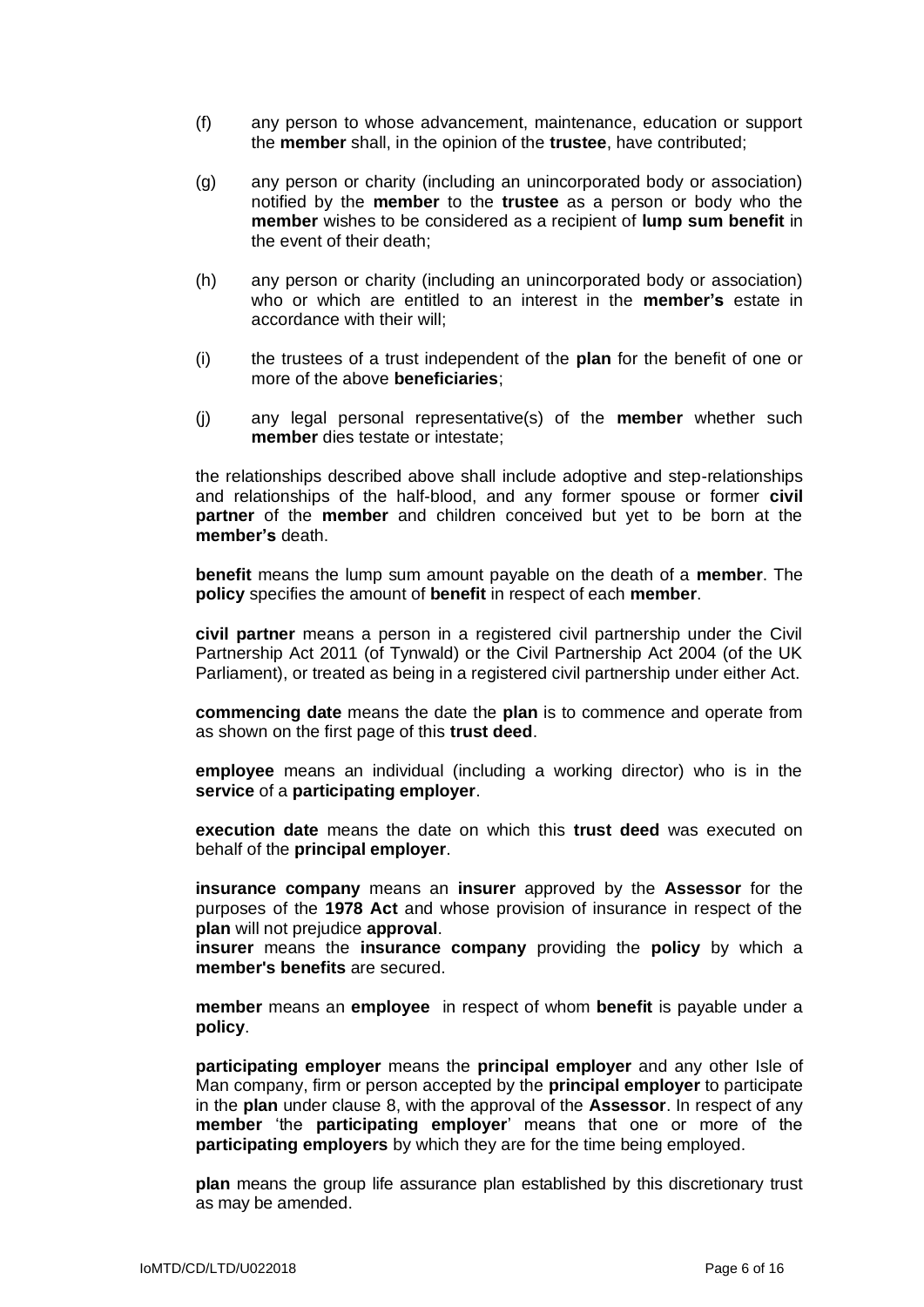**policy** means a policy for the time being in force issued by any **insurance company** which secures death benefits to be held on the trusts of the **plan**.

**professional adviser** means any qualified advocate, solicitor, barrister, accountant, actuary, broker, medical practitioner or any other professional person.

**service** means service with any of the **participating employers** and **service** shall be deemed continuous although performed with more than one of the **participating employers**, on such terms as are set out in the **policy**.

**principal employer** means the company, firm or person for the time being which has assumed the responsibilities of the **principal employer** of the **plan**.

**spouse** means a legal husband or wife, including a same sex spouse in accordance with the Marriage and Civil Partnership (Amendment) Act 2016.

**trust deed** means this deed and any other formal documents governing the operation of the **plan** at any time.

**trustee** means the trustee or trustees for the time being of the **plan**.

## **2. TRUSTEE**

#### **2.1 General provisions**

- 2.1.1 The **trustee** shall ensure the sole purpose of the **plan** remains at all times the payment of lump sums on death in respect of any **member**, while ensuring that **approval** is maintained and not prejudiced.
- 2.1.2 The **trustee** shall at all times observe the terms and conditions of the **trust deed** and any amendments made from time to time to the **plan** or as required by overriding legislation.
- 2.1.3 Subject to the powers given to the **principal employer** by the **trust deed**, the decision of the **trustee** shall be final on all matters of doubt arising under the **plan**, all questions which are left to their determination or decision in relation to the **plan**, and on all matters relating to the management and administration of the **plan** on which the **trust deed** is silent. The **trustee** need not give reasons for any decision.
- 2.1.4 The **trustee** shall have the power to make or revoke any regulation or other provision (not being inconsistent with the **trust deed**) as they think fit relating to any matter or thing not provided for under the **trust deed**, or for the administration of the **plan**. The **trustee** shall have the power generally to do all such acts and things as they may consider necessary or expedient for the maintenance and preservation of the **plan** and of the rights of the **members** and/or any **beneficiary**.
- 2.1.5 The **trustee** shall ensure that such accounts and records are kept as necessary or desirable for the proper management and administration of the **plan**.

### **2.2 Appointment and removal of trustee**

2.2.1 The **principal employer** may by deed remove a **trustee** or appoint a new or additional **trustee** without any limit on numbers provided that one month's written notice shall be given to any **trustee** before that **trustee's** removal.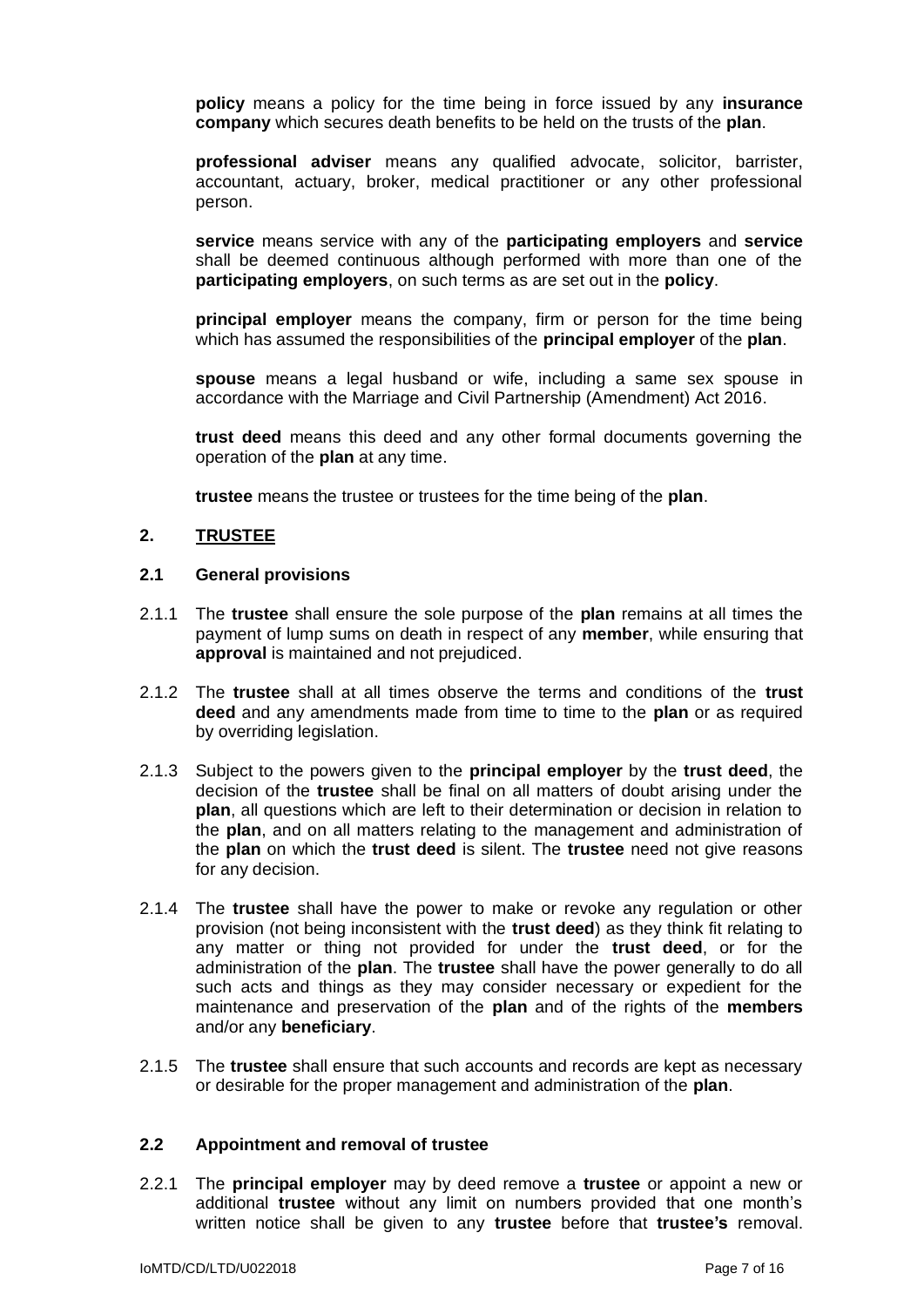Unless a body corporate (whether or not a trust corporation) is the sole **trustee** there must always be at least two **trustees**.

- 2.2.2 A **trustee** may resign as a **trustee** by serving at least one month's written notice or at least three months' notice if the **trustee** is a corporate body (unless the **principal employer** permits a shorter notice period) on the **principal employer**. A **trustee** will not cease to be a **trustee** if there would be less than the minimum number of **trustees** specified in clause 2.2.1 until a replacement **trustee** is appointed by the **principal employer**, unless the **principal employer** is a company in which case it will automatically become a **trustee** to act jointly with any remaining **trustee**.
- 2.2.3 The resigning **trustee** shall execute such documents and do all such things as may be necessary to give effect to their resignation.

### **2.3 Payment of trustee**

2.3.1 Any **trustee** may be paid such fees as may be agreed with the **principal employer**. **Trustee** fees agreed by the **principal employer** shall be paid by the **principal employer**.

#### **2.4 How trustee may act**

- 2.4.1 If a corporate body is sole **trustee** its procedures and the conduct of its internal affairs shall be governed by its constitution.
- 2.4.2 Where there is more than one **trustee**, the **trustees** shall decide, in consultation with the **principal employer**, how to conduct their meetings.
- 2.4.3 The **trustee** shall keep written records of their proceedings and decisions, and of all receipts and payments of **plan** assets.

### **2.5 Governance**

2.5.1 The **trustee** shall ensure the **plan** complies with all applicable legislative requirements concerning the governance and administration of the **plan**.

## **2.6 Delegation and professional advice**

- 2.6.1 The **trustee** may with the consent of the **principal employer** delegate (and if the **trustee** so decides permit a delegate to sub-delegate) any business relating to the **plan** for such periods and on such terms (including protection in favour of the delegate) and at such remuneration (if any) as the **trustee** thinks fit excepting the exercise of any discretion under the trusts of the **plan**. Any such delegation (or sub-delegation) shall be authorised in writing before the exercise of any such delegated authority and shall not prejudice **approval**.
- 2.6.2 The **trustee** may, upon such terms as they think fit, obtain the advice of any **professional adviser**. The **trustee** shall not be liable for any loss or error that results from having acted on any such advice.

### **2.7 Trustee protection**

2.7.1 The **trustee** (and any director or officer of a corporate **trustee**) shall not incur any personal responsibility or be liable for anything whatsoever except for breach of trust knowingly and intentionally committed or condoned by them or caused by his fraudulent or dishonest conduct or in the case of a professional **trustee** out of their own negligence.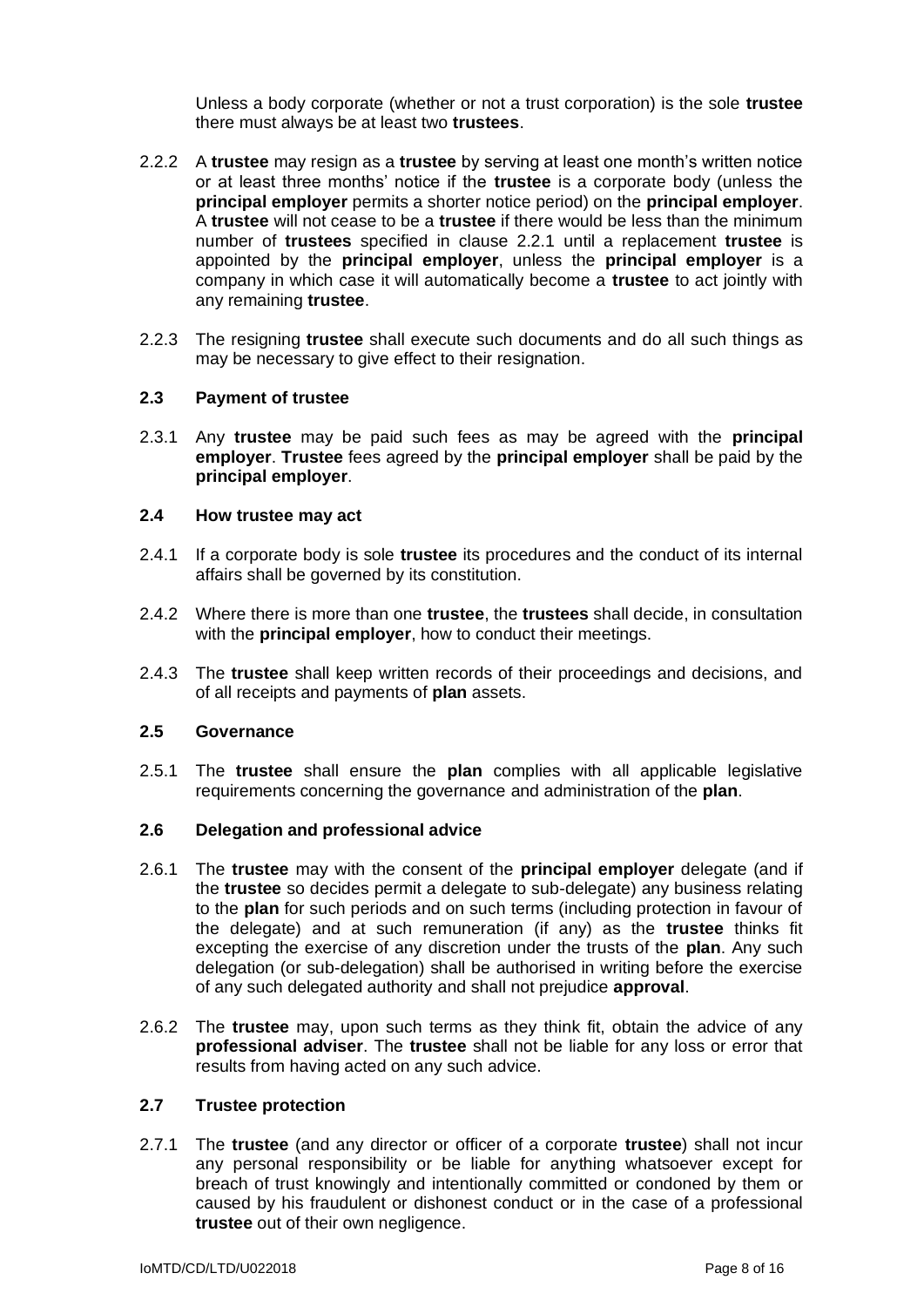- 2.7.2 Without prejudice to the right of indemnity given to trustees by law the **trustee** or any director of a body corporate acting as a **trustee** (excluding a professional trustee) shall be jointly and severally indemnified by the **principal employer** in respect of all liabilities and expenses properly incurred by the **trustee** (including fines and penalties under statute) provided that this indemnity shall not extend to anything caused by the matters referred to in clauses 2.7.1 above or to the extent that it is covered by insurance effected under clause 2.7.4 below.
- 2.7.3 The **trustee** shall not be liable in respect of any payment or payments to any person or persons erroneously made by them in good faith in the belief that such person or persons were entitled to the said payment or payments and a receipt issued to the **trustee** by any such person or persons shall be a good and sufficient discharge to the **trustee**.
- 2.7.4 The **trustee** with the consent of the **principal employer** may make suitable arrangements by insurance policies or otherwise to protect the **plan** from any costs, claims, actions and expenses which result from the indemnity and exoneration provided for the **trustee** by the provisions of this clause. The cost of such insurance shall represent an expense of the **plan**.

### 2.8 **Personal interest**

No decision of or exercise of a duty, power or discretion by:

- (a) the **trustee**;
- (b) the directors or officers of a corporate trustee; or
- (c) any delegate of the **trustee**

shall be invalidated or questioned on the ground that any of the persons as listed above had a direct or other personal interest in the manner or result of such decision or of exercising such duty, power or discretion.

## 2.9 **Member trustees**

A **member** who is or who has been a **trustee** or a delegate or a director or officer of the **trustee** shall be entitled to retain beneficially any interest or entitlement to **benefits** which they may have under the **plan**.

# **3. ADMINISTRATOR**

- 3.1 The **principal employer** may in writing appoint and remove from time to time a person or persons to act as the **administrator**. The **principal employer** will notify details of the **administrator** to the **Assessor**.
- 3.2 The **principal employer** will be responsible for the discharge of all duties imposed on the **administrator** if there is no **administrator** able to act.
- 3.3 The **administrator** shall ensure that they carry out all duties and responsibilities conferred or imposed on the **administrator** of the **plan** by the **1978 Act**.
- 3.4 The **administrator** may be paid such fees as may be agreed with the **principal employer**. **Administrator** fees agreed by the **principal employer** shall be paid by the **principal employer**.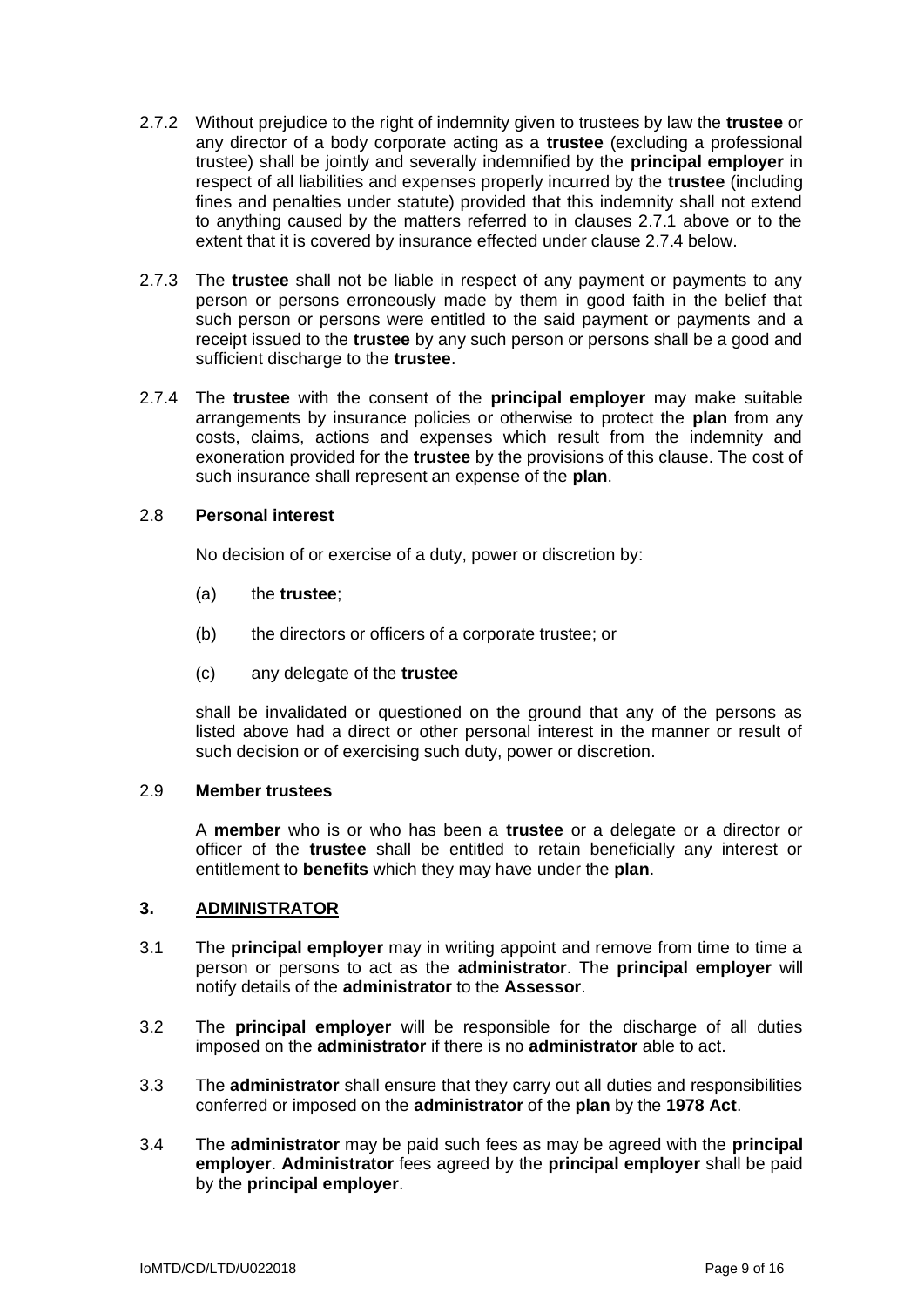3.5 The **administrator** may, as they think fit, obtain the advice of any **professional adviser**. The **administrator** shall not be liable for any loss or error that results from having acted on any such advice.

# **4. CONTRIBUTIONS, PLAN ASSETS AND EXPENSES**

## **4.1 Contributions**

4.1.1 The contributions necessary to purchase or maintain the **benefit**s in respect of **members** shall be paid by their **participating employer**.

## **4.2 Plan assets**

- 4.2.1 **Plan** assets shall consist of:
	- (a) monies held by the **trustee** representing the payment of **benefits** under any **policy** or **policies**;
	- (b) interest paid on the sums referred to in (a) above.
- 4.2.2 The **trustee** will hold all the assets that it receives and the property representing them and all the income on irrevocable trust to pay the **benefits** under the **plan** in accordance with this trust deed.

## **4.3 Expenses**

4.3.1 Any costs, charges and expenses (including interest thereon) of operating the **plan** shall be paid by the **principal employer** or alternatively by the **participating employers** in such proportions as the **principal employer** shall determine.

# **5. MEMBERSHIP**

### **5.1 Membership**

- 5.1.1 An **employee** is eligible to be a **member** of the **plan** if they are eligible for **benefit** under the **policy**. An eligible **employee's** membership of the **plan** shall be on such terms (including as to termination of eligibility) as are set out in the **policy**.
- 5.1.2 The decision of the **insurer** as to the eligibility of any **employee** under the **policy** is final.
- 5.1.3 Details of the **plan** shall be given to all persons who are eligible for membership.
- 5.1.4 Nothing contained in this deed shall in any way restrict the right of an employer to terminate the employment of any **employee** and no claim shall be made against an employer or the **principal employer** for damages or for any increase in damages on the grounds of loss of any **benefits** under the **plan**.

# **5.2 Termination of membership**

5.2.1 An **employee** ceases to be a **member** on the earliest date they cease to be an **employee** or on which cover under the **policy** ceases in respect of them.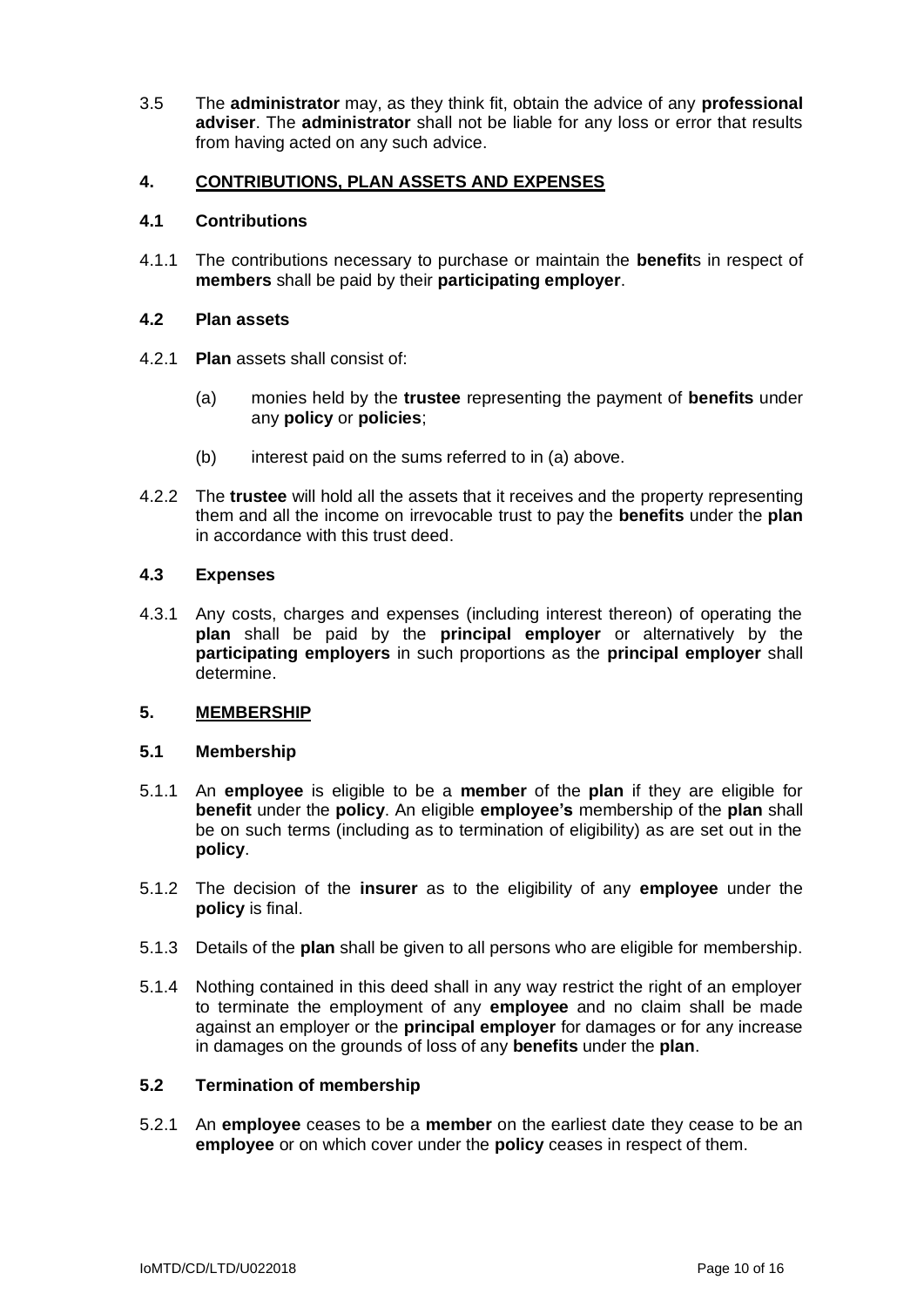# **6. BENEFITS**

## **6.1 Benefits**

- 6.1.1 **Benefit** payable in respect of a **member's** death will be paid to the **member's beneficiaries** in accordance with clause 7. The amount of the **benefit** will be the amount paid in respect of the **member** from the **policy**.
- 6.1.2 No **benefit** shall be capable of being assigned or applied for the benefit of any person other than the person entitled or contingently entitled to that **benefit**.

## **6.2 Incapacity and minority**

- 6.2.1 If in the opinion of the **trustee**, the individual due to receive a **benefit** is incapable of acting by reason of illness, mental disorder, minority or otherwise the **trustee** may retain any money due to that individual for any period and then pay it to that individual or to their estate or to any other person who is or appears to the **trustee** to be responsible for their care.
- 6.2.2 The **trustee** shall not be obliged to attempt to determine whether any person has a legal right to be responsible for the care of the individual due to receive the **benefit** and the receipt of any **benefit** by such person will be a complete discharge to the **trustee**.

## **6.3 Taxation**

6.3.1 The **trustee** may deduct from any **benefit** any tax for which they or the **administrator** may be liable or jointly liable in respect of such **benefit**. Where the **trustee** or the **administrator** is liable or jointly liable to tax or any other fiscal imposition in respect of any **benefit** under the **plan**, the **trustee** may apply the **benefit** in whole or in part in the payment of such liability (including any interest due) and deduct the amount so paid from the **benefit**, or postpone payment of the **benefit** until the liability has been met or provision satisfactory to the **trustee** made for its discharge.

# **7. LUMP SUM BENEFIT TRUST**

- 7.1 **Benefit** payable under the **plan** shall be held by the **trustee** on the trusts of the **plan** with power to pay it in such shares (and by one payment or a series of two or more payments) as the **trustee** in its sole discretion shall decide to any or all of the **member's beneficiaries**.
- 7.2 The **trustee** shall ensure such money held on trust is held in cash in such account the **trustee** maintains to hold money belonging to the **plan**. Interest accrued on the **benefit** may be paid to the **member's beneficiary** or **beneficiaries** if the **trustee** so decides or otherwise retained for the general purposes of the **plan**.
- 7.3 To the extent (if any) the **benefit** has not been paid in accordance with clause 7.1 above within 23 months of the date that the **trustee** is notified of the **member's** death (or any earlier date they could reasonably have been expected to know of the **member's** death) the **trustee** shall pay any balance to the **member's** personal representatives unless there is no will of the **member** under which it will pass and the successor on the **member's** intestacy will be the Isle of Man Treasury in which case it will instead be paid to such charity or charities as the **trustee** chooses.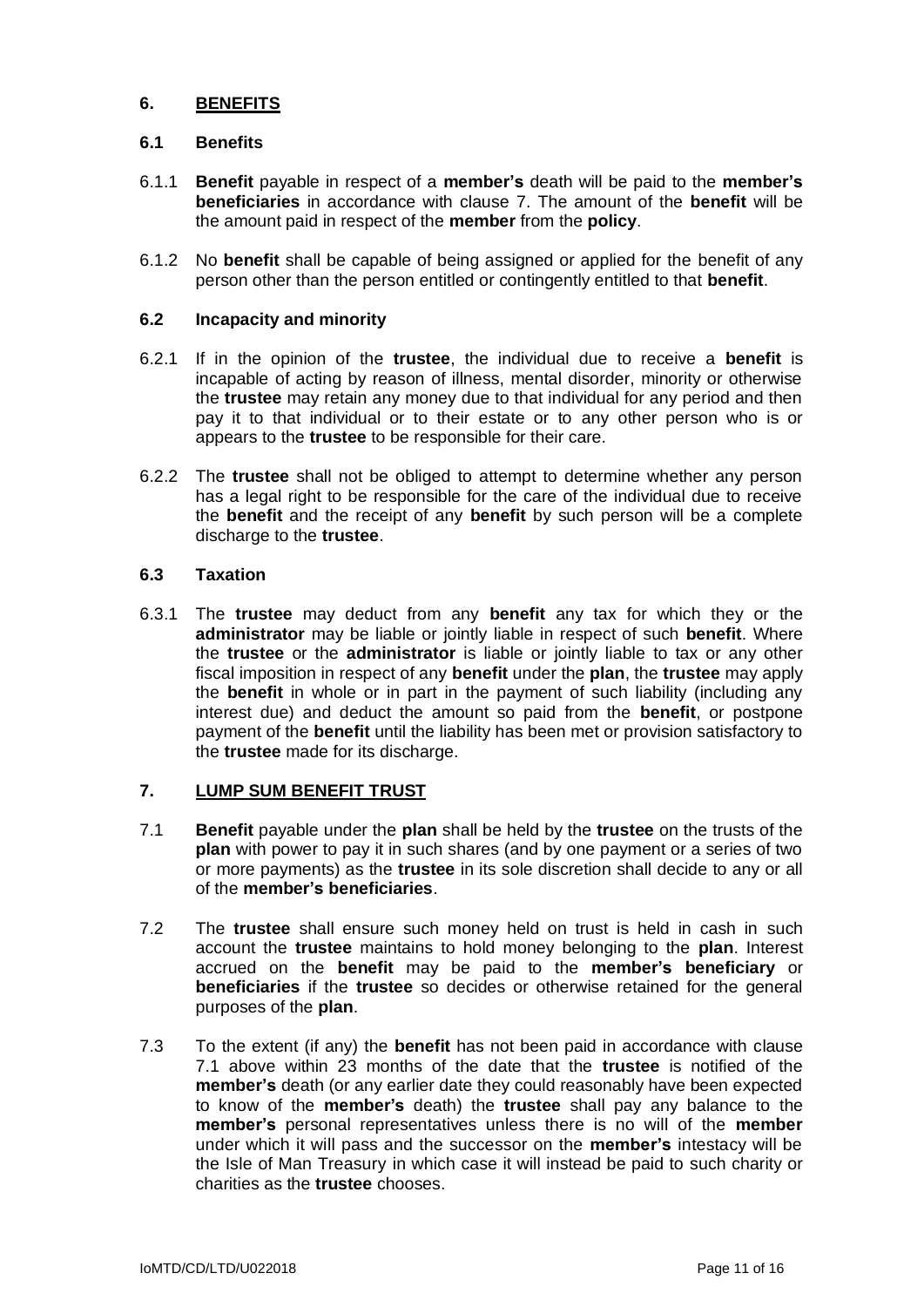- 7.4 The **trustee** shall take reasonable steps to establish the identity of, but is not obliged to identify all, potential **beneficiaries** of a **benefit** or the legal right of the **beneficiary** to receive the **benefit** and shall be entitled to rely upon information provided by the appropriate **participating employer** if it so decides.
- 7.5 The **trustee** may exercise its power under this clause by transferring or paying the **benefit** (or any part of it) to trustees to hold on revocable or irrevocable trust (including discretionary trust) for any one or more of the **member's beneficiaries** as it shall decide. The **trustee** shall have the power to appoint or remove a trustee or trustees to such trust as it shall decide and may provide for the payment of the appointee.
- 7.6 Any expenses or costs incurred in the establishment of a separate trust in connection with any payment under clause 7.5, may be deducted from the **benefit** if the **trustee** so decides.

## **8. PARTICIPATION OF EMPLOYERS**

### **8.1 Participation of employers**

- 8.1.1 The **principal employer** may admit to participation in the **plan** as a **participating employer** any Isle of Man company, firm or person which they control or are associated with (provided participation has been approved by the **Assessor**). The **principal employer** will obtain the approval of the Assessor to any proposed **participating employer.**
- 8.1.2 The **participating employer** must be covered by a **policy** and all other companies, firms or persons covered by that **policy** must also participate in the **plan**.
- 8.1.3 The **participating employer** must enter into a deed of participation agreeing to be bound by the **trust deed**. Participation will take effect on the date agreed by the **principal employer**.

### **8.2 Employer ceasing to participate**

- 8.2.1 A **participating employer** shall cease to participate in the **plan** on the date their cover under a **policy** is terminated.
- 8.2.2 The **principal employer** shall at any time have the right to terminate a **participating employer's** participation in the **plan** provided that:
	- (a) termination shall not have retrospective effect;
	- (b) one months' prior written notice must be given to the **participating employer**; and
	- (c) notification is given to the **Assessor**.

### **8.3 Obligations of participating employers**

- 8.3.1 Each of the **participating employers** agrees to be bound by the provisions of the **trust deed** and the provisions of the **policy** and to comply with all the conditions of the **policy** that apply to the **participating employer**.
- 8.3.2 Nothing in the **trust deed** or the **policy** restricts the right of a **participating employer** to terminate the employment of any of its **employees** who is a **member**.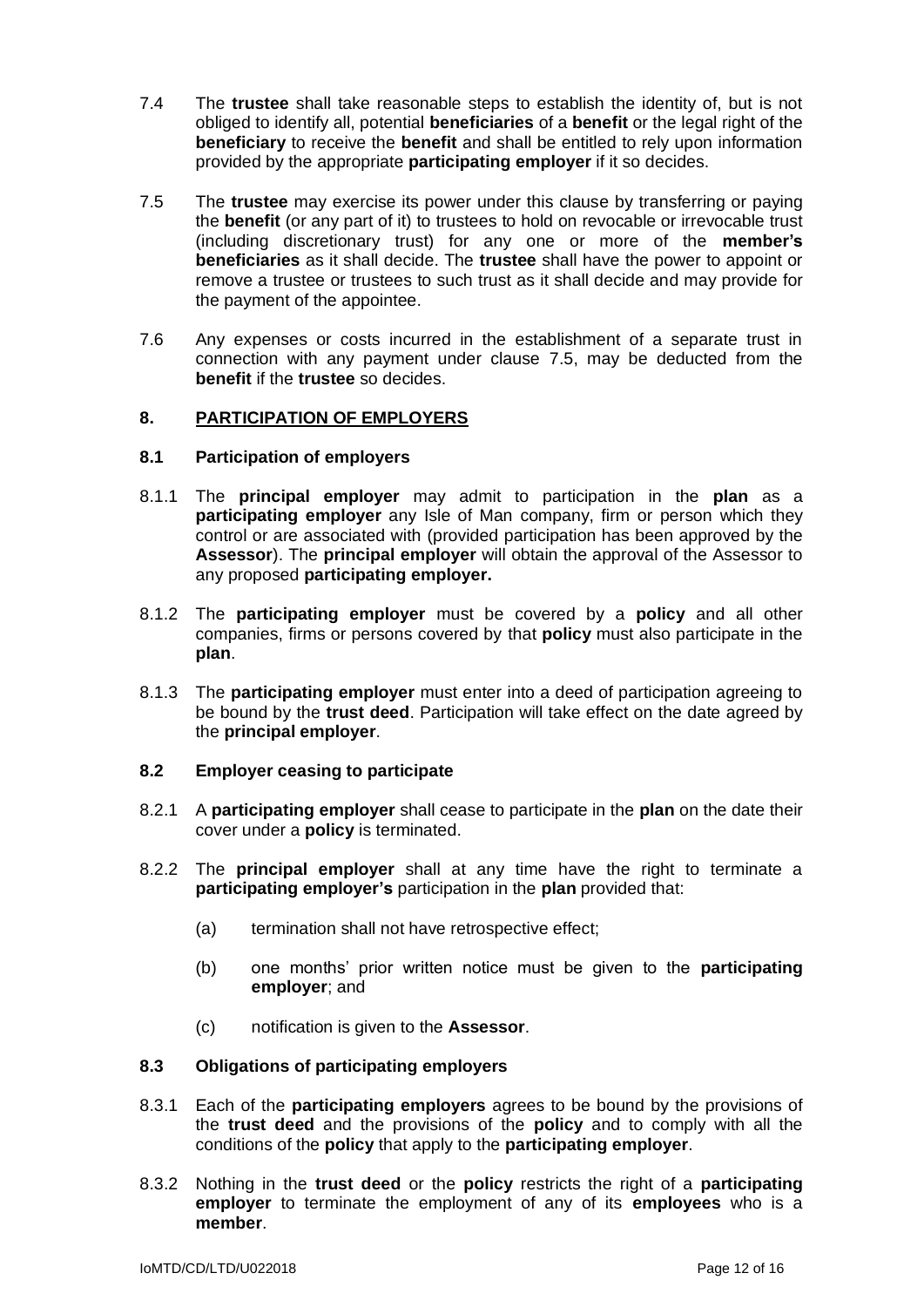# **9. SUBSTITUTION OF PRINCIPAL EMPLOYER**

- 9.1 Subject to the consent of the **principal employer** at the time (unless it has been dissolved) any company, firm or person may become the **plan's principal employer** (the new **principal employer**) provided that they execute a deed of substitution in favour of the **trustee** (whose agreement shall not be required) under which they assume the responsibilities of the **principal employer** under the **plan** and agree to observe and perform the provisions of the **plan** applicable to them as the **principal employer**.
- 9.2 From a date that the **principal employer** and the new **principal employer** agree, the **principal employer** shall be released from all obligations in relation to the **plan** and all other provisions of the **plan** shall take effect as if the new **principal employer** had originally been and is the **principal employer**.
- 9.3 The new **principal employer** is responsible for giving written notice of the substitution to the **Assessor**.

# **10. AMENDMENT**

- 10.1 The **principal employer** may without prior notice to the **members** add to, delete or alter the terms of the **trust deed** (and any subsequent deed) provided the alteration has been approved by the **Assessor** and does not affect any benefits which have already vested. Any alteration shall be effected in writing by the **principal employer** and may have retrospective or prospective effect (including after the date on which the **plan** shall have commenced winding-up) and shall be notified in writing to the **trustee** and **administrator**.
- 10.2 The **principal employer** shall notify the other **participating employers** in writing where, in the reasonable opinion of the **principal employer**, such alteration materially affects the other **participating employers'** participation in the **plan**.
- 10.3 The alteration shall not alter the purpose of the **plan** or prejudice the **approval** of the **plan**.

# **11. TERMINATION**

# **11.1 Termination of the plan by notice**

- 11.1.1 The **principal employer** shall at any time have the right by deed to terminate the **plan** provided that:
	- (a) termination shall not have retrospective effect;
	- (b) written notice must be given to the **participating employers**;
	- (c) written notice must be given to the **trustee** and **administrator**, where the **principal employer** does not fulfil that role; and
	- (d) written notice must be given to the **Assessor**.

### **11.2 Insolvency of the principal employer**

11.2.1 The **plan** shall be terminated if the **principal employer** enters into liquidation or its undertaking is acquired by or vested in another person or it is dissolved, provided a new **principal employer** has not been substituted and the **trustee** is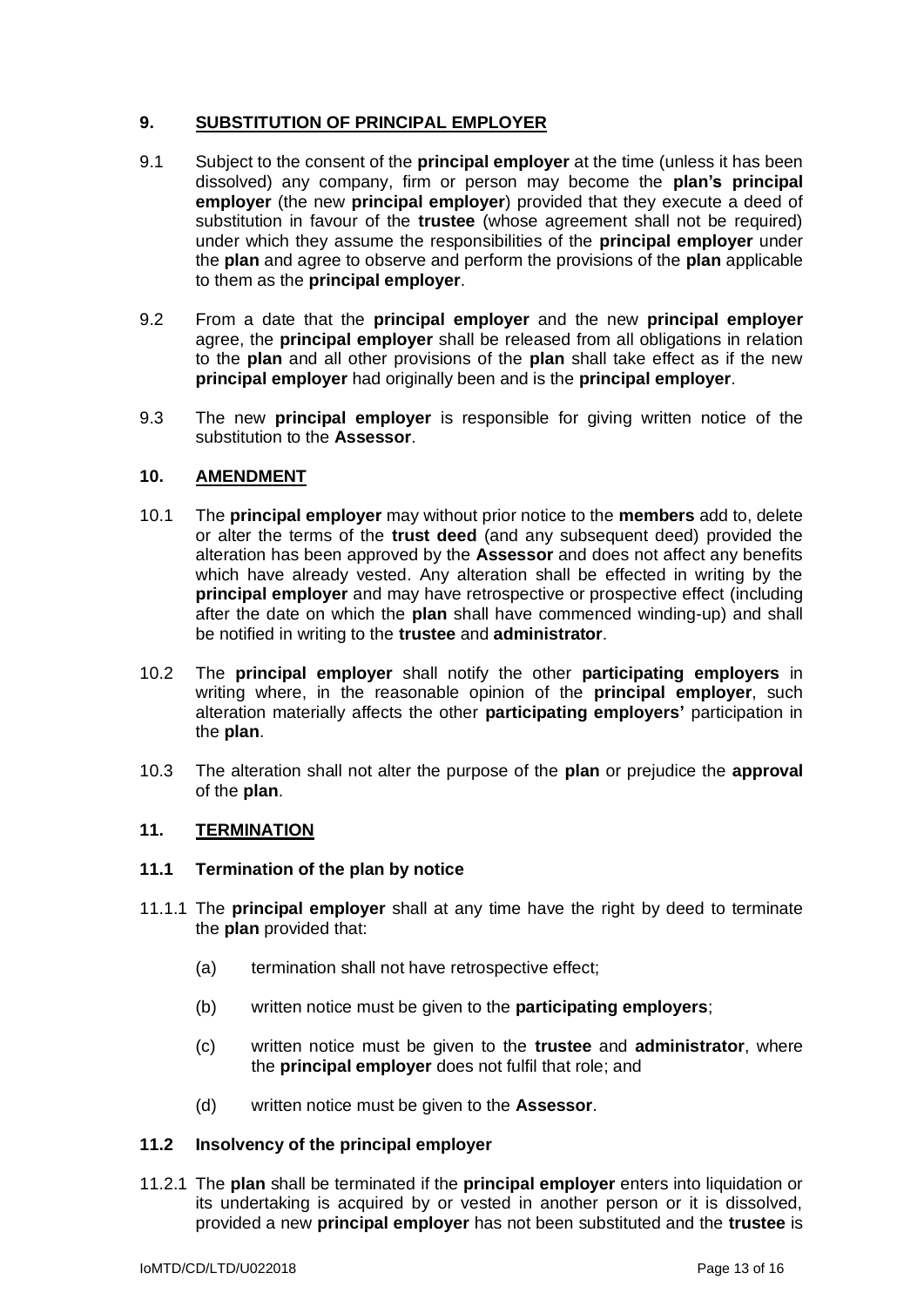of the opinion there is no reasonable expectation of a new **principal employer** being substituted.

### **11.3 Winding up the plan following termination**

- 11.3.1 Where **benefit** is being held by the **trustee** upon trust or where any claims in respect of **benefit** have been notified to an **insurer**, the provisions of the **plan** shall continue to apply and termination under clauses 11.1 and 11.2 shall not have effect until the last remaining **benefit** is paid or applied.
- 11.3.2 Other than the payment of **benefit** due under clause 7 on termination of the **plan** the **trustee** shall not be responsible for the payment of any outstanding liabilities of the **plan** at the date of its termination except to the extent there are **plan** assets available to it that are not **benefit** being held on trust. Such liabilities may include fees and expenses payable to the **trustee** under clauses 2.3 and 3.3.
- 11.3.3 Upon completion of the matters detailed above the **plan** trusts shall be dissolved.

## **12. ASSESSOR LIMITS AND REQUIREMENTS**

The **plan** is designed for **approval** and the **benefits** will be subject to all limits imposed by the **Assessor** as to nature and amount either generally or specifically to ensure that **approval** is not prejudiced. The **administrator** will inform any **member** whom they consider is likely to be affected by these Assessor Limits and Requirements. The **trustee** and **administrator** shall comply with the requirements for **approval**.

### **12.1 Maximum benefits**

- 12.1.1 The lump sum benefit payable on the death of a **member** shall not exceed the greater of:
	- (a) £5,000; and
	- (b) 4 times **final remuneration**,

or such higher amount as will not prejudice **approval** or is otherwise permitted by the **Assessor**.

# **12.2 Maximum age**

12.2.1 Membership of the **plan** will cease by the **member's** 75th birthday unless the **Assessor** agrees to a later age.

### **12.3 Membership continuation**

- 12.3.1 A **member** who is temporarily absent from work or is seconded to another Isle of Man based employer and remains resident for tax purposes in the Isle of Man may remain a **member** of the **plan** for up to 3 years (or such further period as the **Assessor** may allow).
- 12.3.2 A **member** who is seconded to an overseas employer or does not remain resident for tax purposes in the Isle of Man may remain a **member** of the **plan**, if agreed by the **Assessor** and subject to such conditions as the **Assessor** may require.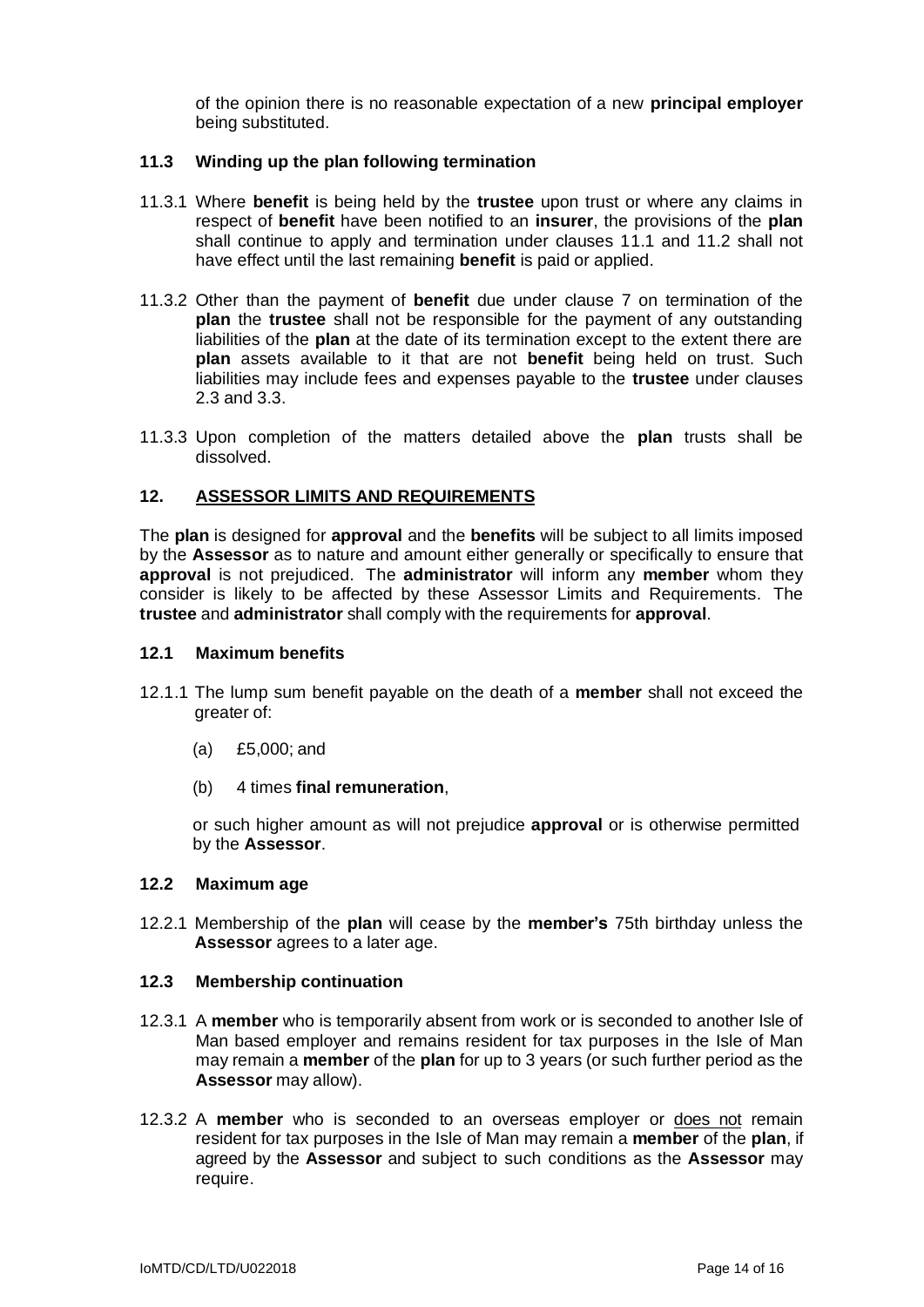A **member** who is seconded to an overseas employer must have a definite expectation (also on the part of their **participating employer**) that at the end of the secondment they will resume working for their **participating employer** or will be retiring (if the period of secondment is expected to extend to their retirement date). The overseas employer is expected to reimburse the contributions in respect of the **member** to their Isle of Man **participating employer**.

### **12.4 Definitions – final remuneration – fluctuating emoluments – index**

In this clause 12, **final remuneration** and **fluctuating emoluments** and **index** shall have the meanings given to them below:

**final remuneration** shall mean the greater of:

- (a) where there are no **fluctuating emoluments**, the annual rate of basic salary or wages being received immediately before death;
- (b) basic salary or wages as in (a) above plus the average of **fluctuating emoluments** during the 3 years (or the whole period of the employment if less) up to the date of death;
- (c) the total earnings (fixed plus fluctuating) paid during any selected period of 12 months ending not earlier than 36 months before the date of death;
- (d) the highest remuneration assessable as income from employment and upon which tax liability has been determined for any one of the 5 years before the date of death, being the aggregate of:
	- (i) the basic pay for the year in question; and
	- (ii) the yearly average over 3 or more consecutive years ending with the expiry of the corresponding basic pay year, of any **fluctuating emoluments** provided that **fluctuating emoluments** of a year other than the basic pay year may be increased in proportion to the increase in the **index** from the last day of that year up to the last day of the basic pay year. Remuneration that is received after the date of death and upon which tax liability has been determined will be treated as **fluctuating emoluments** (providing it was earned or qualified for prior to the date of death). In these circumstances it may be included provided the yearly average of 3 or more consecutive years begins no later than the commencement of the basic pay year; or
- (e) the yearly average of the total emoluments from the **participating employer** which are assessable to income tax as income from employment and upon which tax liability has been determined for any 3 or more consecutive years ending not earlier than 10 years before the date of death. Where such emoluments are received after the date of death but are earned or qualified for prior to that date, they may be included provided that in these circumstances the yearly average of 3 or more consecutive years begins no later than the commencement of the year ending with the date of death.